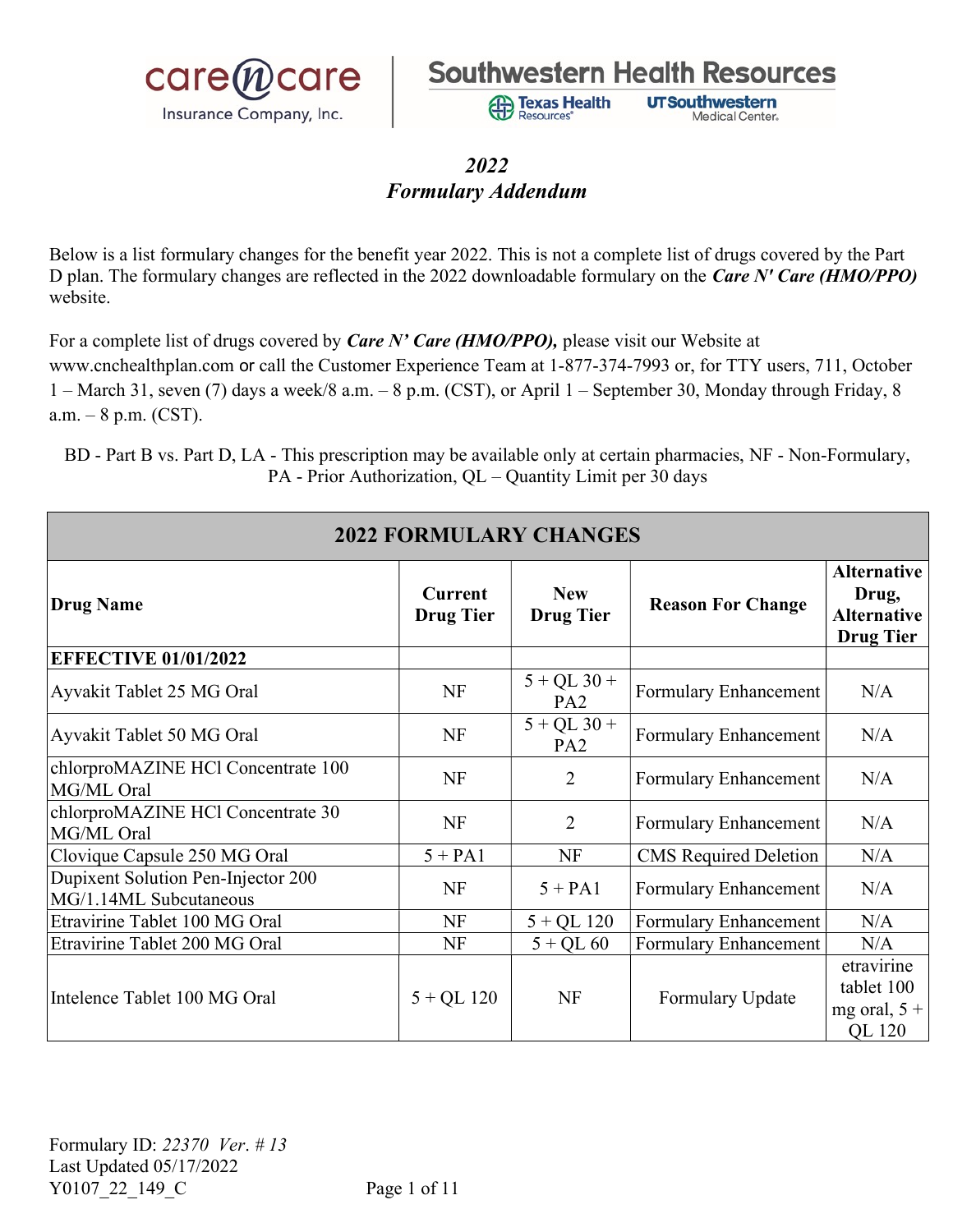

**Exas Health** Resources'

**UTSouthwestern** Medical Center.

### 2022 Formulary Addendum

| <b>2022 FORMULARY CHANGES</b>                                     |                                    |                                |                          |                                                                          |  |
|-------------------------------------------------------------------|------------------------------------|--------------------------------|--------------------------|--------------------------------------------------------------------------|--|
| Drug Name                                                         | <b>Current</b><br><b>Drug Tier</b> | <b>New</b><br><b>Drug Tier</b> | <b>Reason For Change</b> | <b>Alternative</b><br>Drug,<br><b>Alternative</b><br><b>Drug Tier</b>    |  |
| Intelence Tablet 200 MG Oral                                      | $5 + QL 60$                        | <b>NF</b>                      | Formulary Update         | etravirine<br>tablet 200<br>mg oral, $5 +$<br>QL 60                      |  |
| Kaletra Tablet 100-25 MG Oral                                     | $3 + QL$ 300                       | <b>NF</b>                      | Formulary Update         | lopinavir-<br>ritonavir<br>tablet 100-<br>25 mg oral,<br>$3 + QL$ 300    |  |
| Kaletra Tablet 200-50 MG Oral                                     | $3 + QL$ 120                       | <b>NF</b>                      | Formulary Update         | lopinavir-<br>ritonavir<br>tablet 200-<br>50 mg oral,<br>$3 + QL$ 120    |  |
| Kloxxado Liquid 8 MG/0.1ML Nasal                                  | NF                                 | $\overline{3}$                 | Formulary Enhancement    | N/A                                                                      |  |
| Lopinavir-Ritonavir Tablet 100-25 MG Oral                         | <b>NF</b>                          | $3 + QL$ 300                   | Formulary Enhancement    | N/A                                                                      |  |
| Lopinavir-Ritonavir Tablet 200-50 MG Oral                         | <b>NF</b>                          | $3 + QL$ 120                   | Formulary Enhancement    | N/A                                                                      |  |
| Lumakras Tablet 120 MG Oral                                       | <b>NF</b>                          | $5 + QL$ 240 +<br>$PA2 + LA$   | Formulary Enhancement    | N/A                                                                      |  |
| Potassium Chloride Crys ER Tablet Extended<br>Release 15 MEQ Oral | <b>NF</b>                          | $\mathbf{1}$                   | Formulary Enhancement    | N/A                                                                      |  |
| Rezurock Tablet 200 MG Oral                                       | NF                                 | $5 + PA1 + LA$                 | Formulary Enhancement    | N/A                                                                      |  |
| SUNItinib Malate Capsule 12.5 MG Oral                             | <b>NF</b>                          | $5 + PA2$                      | Formulary Enhancement    | N/A                                                                      |  |
| SUNItinib Malate Capsule 25 MG Oral                               | <b>NF</b>                          | $5 + PA2$                      | Formulary Enhancement    | N/A                                                                      |  |
| SUNItinib Malate Capsule 37.5 MG Oral                             | <b>NF</b>                          | $5 + PA2$                      | Formulary Enhancement    | N/A                                                                      |  |
| SUNItinib Malate Capsule 50 MG Oral                               | NF                                 | $5 + PA2$                      | Formulary Enhancement    | N/A                                                                      |  |
| Sutent Capsule 12.5 MG Oral                                       | $5 + PA2$                          | <b>NF</b>                      | Formulary Update         | sunitinib<br>malate<br>capsule 12.5<br>mg oral, $5 +$<br>PA <sub>2</sub> |  |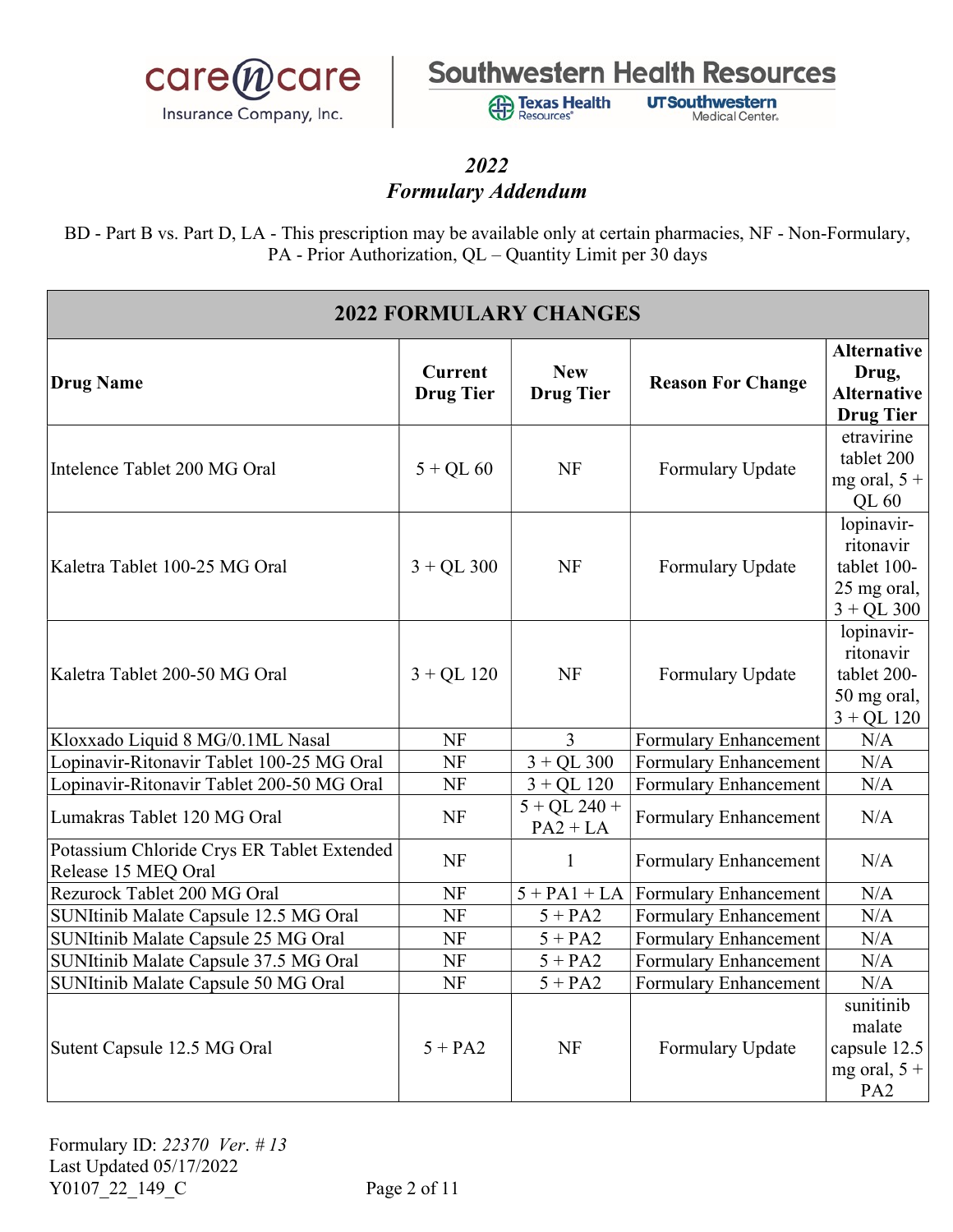

**Exas Health** Resources'

**UTSouthwestern** Medical Center.

### 2022 Formulary Addendum

| <b>2022 FORMULARY CHANGES</b>                                      |                                    |                                |                                      |                                                                          |
|--------------------------------------------------------------------|------------------------------------|--------------------------------|--------------------------------------|--------------------------------------------------------------------------|
| <b>Drug Name</b>                                                   | <b>Current</b><br><b>Drug Tier</b> | <b>New</b><br><b>Drug Tier</b> | <b>Reason For Change</b>             | <b>Alternative</b><br>Drug,<br><b>Alternative</b><br><b>Drug Tier</b>    |
| Sutent Capsule 25 MG Oral                                          | $5 + PA2$                          | <b>NF</b>                      | Formulary Update                     | sunitinib<br>malate<br>capsule 25<br>mg oral, $5 +$<br>PA <sub>2</sub>   |
| Sutent Capsule 37.5 MG Oral                                        | $5 + PA2$                          | <b>NF</b>                      | Formulary Update                     | sunitinib<br>malate<br>capsule 37.5<br>mg oral, $5 +$<br>PA <sub>2</sub> |
| Sutent Capsule 50 MG Oral                                          | $5 + PA2$                          | <b>NF</b>                      | Formulary Update                     | sunitinib<br>malate<br>capsule 50<br>mg oral, $5 +$<br>PA <sub>2</sub>   |
| Theophylline ER Tablet Extended Release 12<br>Hour 450 MG Oral     | <b>NF</b>                          | $\mathbf{1}$                   | Formulary Enhancement                | N/A                                                                      |
| Tirosint-SOL Solution 37.5 MCG/ML Oral                             | NF                                 | $\overline{4}$                 | Formulary Enhancement                | N/A                                                                      |
| Tirosint-SOL Solution 44 MCG/ML Oral                               | NF                                 | $\overline{4}$                 | <b>Formulary Enhancement</b>         | N/A                                                                      |
| Tirosint-SOL Solution 62.5 MCG/ML Oral                             | NF                                 | $\overline{4}$                 | <b>Formulary Enhancement</b>         | N/A                                                                      |
| Trikafta Tablet Therapy Pack 50-25-37.5 &<br>75 MG Oral            | <b>NF</b>                          |                                | $5 + PA1 + LA$ Formulary Enhancement | N/A                                                                      |
| TriLyte Solution Reconstituted 420 GM Oral                         | $\mathbf{1}$                       | <b>NF</b>                      | <b>CMS</b> Required Deletion         | N/A                                                                      |
| Xcopri (250 MG Daily Dose) Tablet Therapy<br>Pack 50 & 200 MG Oral | $\overline{4}$                     | <b>NF</b>                      | <b>CMS</b> Required Deletion         | N/A                                                                      |
| Xofluza (40 MG Dose) Tablet Therapy Pack<br>1 x 40 MG Oral         | <b>NF</b>                          | $\overline{3}$                 | Formulary Enhancement                | N/A                                                                      |
| Xofluza (40 MG Dose) Tablet Therapy Pack<br>2 x 20 MG Oral         | $\overline{3}$                     | <b>NF</b>                      | <b>CMS</b> Required Deletion         | N/A                                                                      |
| Xofluza (80 MG Dose) Tablet Therapy Pack<br>2 x 40 MG Oral         | 3                                  | <b>NF</b>                      | <b>CMS</b> Required Deletion         | N/A                                                                      |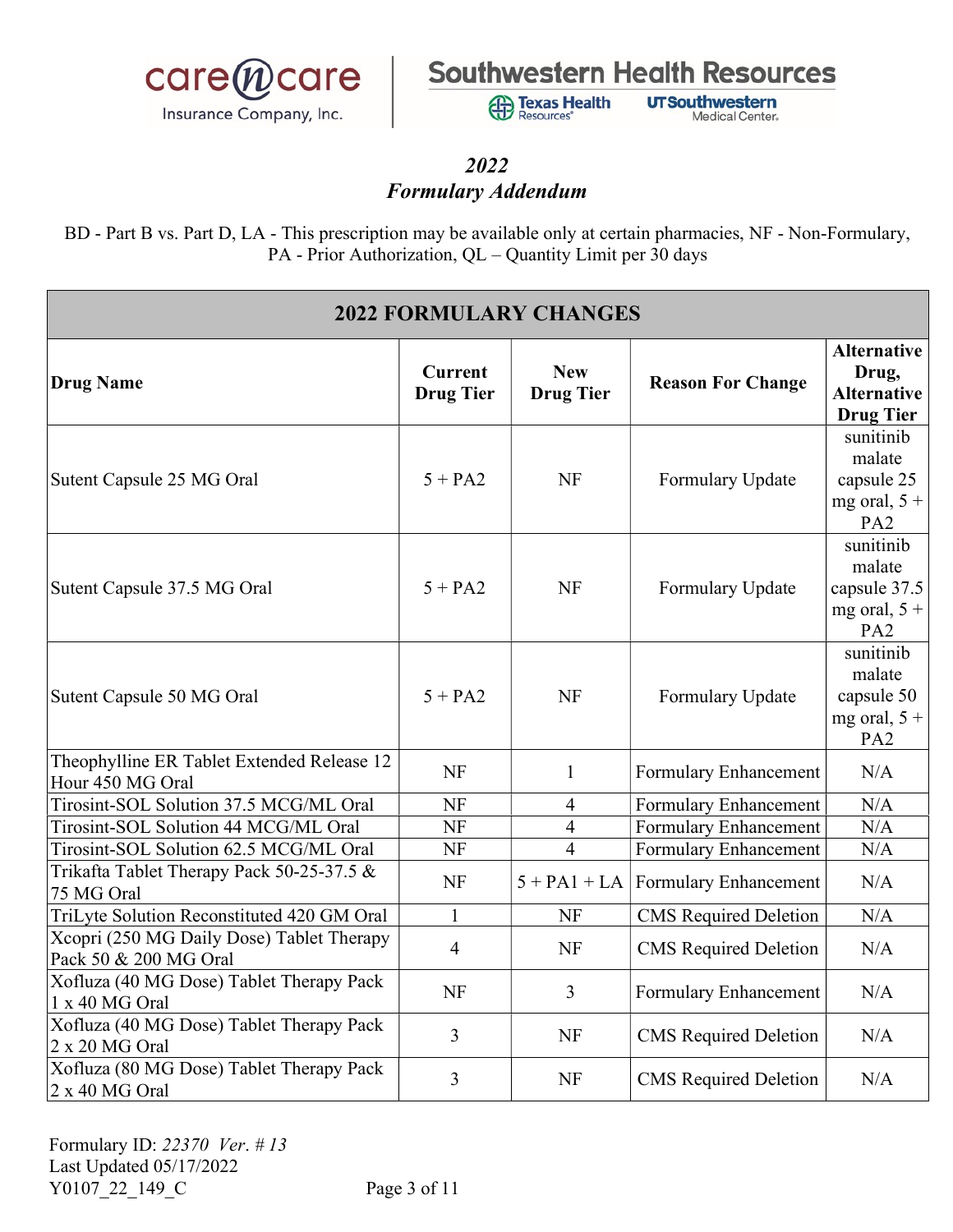

**Exas Health** Resources'

**UTSouthwestern** Medical Center.

## 2022

### Formulary Addendum

| <b>2022 FORMULARY CHANGES</b>                                         |                                    |                                |                              |                                                                       |
|-----------------------------------------------------------------------|------------------------------------|--------------------------------|------------------------------|-----------------------------------------------------------------------|
| Drug Name                                                             | <b>Current</b><br><b>Drug Tier</b> | <b>New</b><br><b>Drug Tier</b> | <b>Reason For Change</b>     | <b>Alternative</b><br>Drug,<br><b>Alternative</b><br><b>Drug Tier</b> |
| <b>EFFECTIVE 01/01/2022 - ADDITIONS</b>                               |                                    |                                |                              |                                                                       |
| Cosentyx Solution Prefilled Syringe 75<br>MG/0.5ML Subcutaneous       | <b>NF</b>                          | $5 + PA1$                      | Formulary Enhancement        | N/A                                                                   |
| Dextroamphetamine Sulfate Tablet 15 MG<br>Oral                        | <b>NF</b>                          | $4 + QL$ 120                   | Formulary Enhancement        | N/A                                                                   |
| Dextroamphetamine Sulfate Tablet 20 MG<br>Oral                        | <b>NF</b>                          | $4 + QL90$                     | Formulary Enhancement        | N/A                                                                   |
| Dextroamphetamine Sulfate Tablet 30 MG<br>Oral                        | NF                                 | $4 + QL 60$                    | Formulary Enhancement        | N/A                                                                   |
| Difluprednate Emulsion 0.05 % Ophthalmic                              | <b>NF</b>                          | 3                              | Formulary Enhancement        | N/A                                                                   |
| Nebivolol HCl Tablet 10 MG Oral                                       | NF                                 | 3                              | Formulary Enhancement        | N/A                                                                   |
| Nebivolol HCl Tablet 2.5 MG Oral                                      | <b>NF</b>                          | 3                              | Formulary Enhancement        | N/A                                                                   |
| Nebivolol HCl Tablet 20 MG Oral                                       | <b>NF</b>                          | $\overline{3}$                 | Formulary Enhancement        | N/A                                                                   |
| Nebivolol HCl Tablet 5 MG Oral                                        | <b>NF</b>                          | $\overline{3}$                 | Formulary Enhancement        | N/A                                                                   |
| Panretin Gel 0.1 % External                                           | <b>NF</b>                          | $5 + PA2$                      | Formulary Enhancement        | N/A                                                                   |
| Truseltiq (100MG Daily Dose) Capsule<br>Therapy Pack 100 MG Oral      | <b>NF</b>                          | $5 + PA2$                      | Formulary Enhancement        | N/A                                                                   |
| Truseltiq (125MG Daily Dose) Capsule<br>Therapy Pack 100 & 25 MG Oral | NF                                 | $5 + PA2$                      | Formulary Enhancement        | N/A                                                                   |
| Truseltiq (50MG Daily Dose) Capsule<br>Therapy Pack 25 MG Oral        | <b>NF</b>                          | $5 + PA2$                      | Formulary Enhancement        | N/A                                                                   |
| Truseltiq (75MG Daily Dose) Capsule<br>Therapy Pack 25 MG Oral        | <b>NF</b>                          | $5 + PA2$                      | Formulary Enhancement        | N/A                                                                   |
| Varenicline Tartrate Tablet 0.5 MG Oral                               | NF                                 | 3                              | Formulary Enhancement        | N/A                                                                   |
| Varenicline Tartrate Tablet 1 MG Oral                                 | <b>NF</b>                          | $\overline{3}$                 | Formulary Enhancement        | $\rm N/A$                                                             |
| Welireg Tablet 40 MG Oral                                             | <b>NF</b>                          | $5 + PA2$                      | Formulary Enhancement        | N/A                                                                   |
| Xofluza (80 MG Dose) Tablet Therapy Pack<br>1 x 80 MG Oral            | NF                                 | $\overline{3}$                 | Formulary Enhancement        | N/A                                                                   |
| <b>EFFECTIVE 02/01/2022</b>                                           |                                    |                                |                              |                                                                       |
| Adapalene Solution 0.1 % External                                     | $\overline{4}$                     | <b>NF</b>                      | <b>CMS</b> Required Deletion | N/A                                                                   |
| azaTHIOprine Tablet 100 MG Oral                                       | <b>NF</b>                          | $3 + BD$                       | <b>Formulary Enhancement</b> | N/A                                                                   |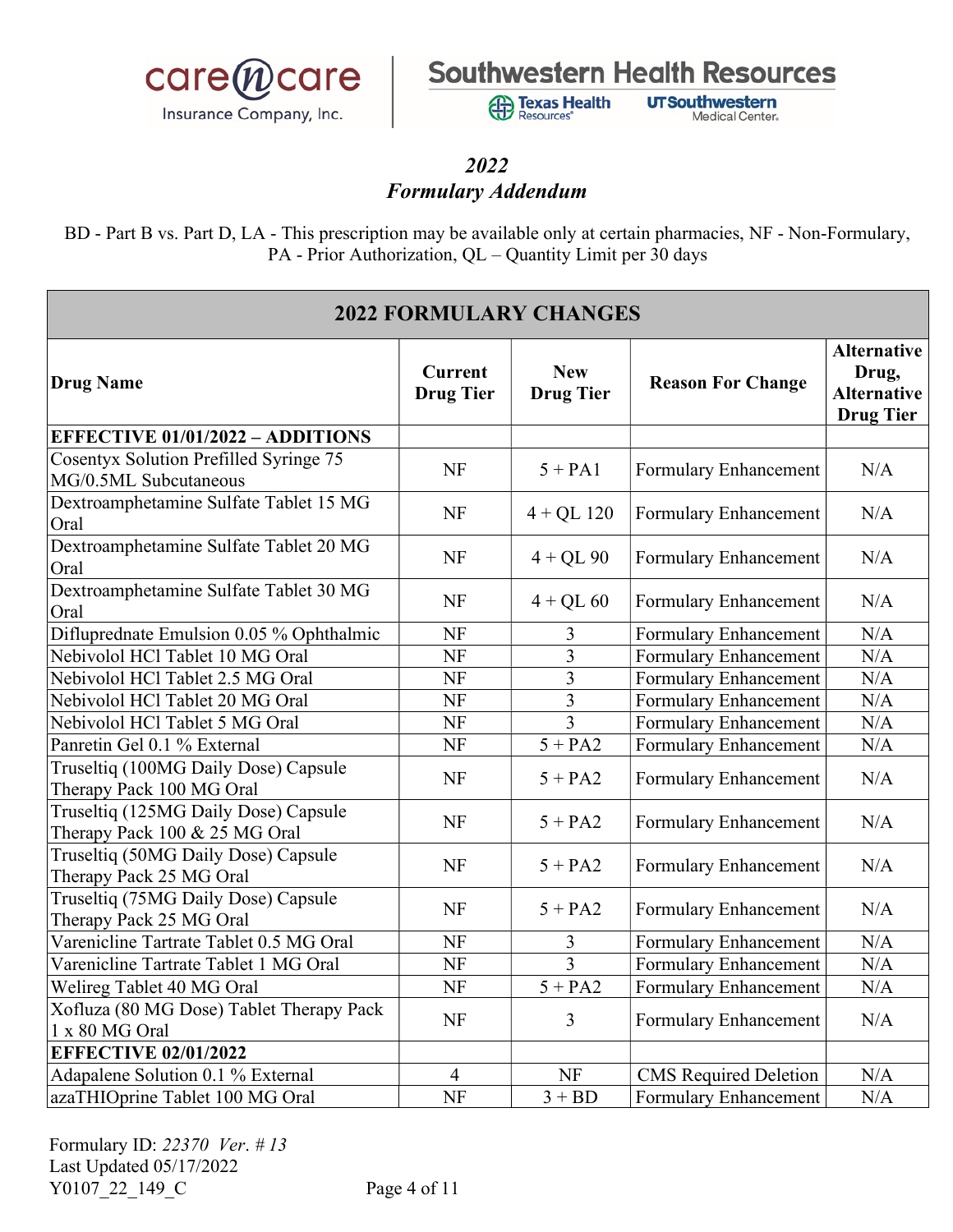

**Exas Health** Resources'

**UTSouthwestern Medical Center** 

#### 2022 Formulary Addendum

| <b>2022 FORMULARY CHANGES</b>                                              |                                    |                                  |                              |                                                                       |
|----------------------------------------------------------------------------|------------------------------------|----------------------------------|------------------------------|-----------------------------------------------------------------------|
| Drug Name                                                                  | <b>Current</b><br><b>Drug Tier</b> | <b>New</b><br><b>Drug Tier</b>   | <b>Reason For Change</b>     | <b>Alternative</b><br>Drug,<br><b>Alternative</b><br><b>Drug Tier</b> |
| azaTHIOprine Tablet 75 MG Oral                                             | NF                                 | $3 + BD$                         | Formulary Enhancement        | N/A                                                                   |
| Cyclafem 1/35 Tablet 1-35 MG-MCG Oral                                      | $\overline{2}$                     | <b>NF</b>                        | <b>CMS</b> Required Deletion | N/A                                                                   |
| Cyclafem 7/7/7 Tablet 0.5/0.75/1-35 MG-<br>MCG Oral                        | $\overline{2}$                     | <b>NF</b>                        | <b>CMS</b> Required Deletion | N/A                                                                   |
| Everolimus Tablet 10 MG Oral                                               | <b>NF</b>                          | $5 + QL$ 30 +<br>PA <sub>2</sub> | Formulary Enhancement        | N/A                                                                   |
| Everolimus Tablet Soluble 2 MG Oral                                        | <b>NF</b>                          | $5 + QL$ 30 +<br>PA <sub>2</sub> | Formulary Enhancement        | N/A                                                                   |
| Everolimus Tablet Soluble 3 MG Oral                                        | <b>NF</b>                          | $5 + QL$ 30 +<br>PA <sub>2</sub> | Formulary Enhancement        | N/A                                                                   |
| Everolimus Tablet Soluble 5 MG Oral                                        | NF                                 | $5 + QL 60 +$<br>PA <sub>2</sub> | Formulary Enhancement        | N/A                                                                   |
| Invega Hafyera Suspension Prefilled Syringe<br>1092 MG/3.5ML Intramuscular | NF                                 | 5                                | Formulary Enhancement        | N/A                                                                   |
| Invega Hafyera Suspension Prefilled Syringe<br>1560 MG/5ML Intramuscular   | <b>NF</b>                          | 5                                | Formulary Enhancement        | N/A                                                                   |
| Lybalvi Tablet 10-10 MG Oral                                               | NF                                 | 5                                | <b>Formulary Enhancement</b> | N/A                                                                   |
| Lybalvi Tablet 15-10 MG Oral                                               | NF                                 | 5                                | Formulary Enhancement        | N/A                                                                   |
| Lybalvi Tablet 20-10 MG Oral                                               | NF                                 | 5                                | Formulary Enhancement        | N/A                                                                   |
| Lybalvi Tablet 5-10 MG Oral                                                | NF                                 | 5                                | Formulary Enhancement        | N/A                                                                   |
| Osmolex ER Tablet Extended Release 24<br>Hour 258 MG Oral                  | $4 + QL$ 30                        | <b>NF</b>                        | <b>CMS</b> Required Deletion | N/A                                                                   |
| PARoxetine HCl Suspension 10 MG/5ML<br>Oral                                | <b>NF</b>                          | $\overline{4}$                   | Formulary Enhancement        | N/A                                                                   |
| <b>Pentacel Suspension Reconstituted</b><br>Intramuscular                  | <b>NF</b>                          | $\overline{3}$                   | Formulary Enhancement        | N/A                                                                   |
| Proparacaine HCl Solution 0.5 % Ophthalmic                                 | $\mathbf{1}$                       | NF                               | <b>CMS</b> Required Deletion | N/A                                                                   |
| Sertraline HCl Capsule 150 MG Oral                                         | NF                                 | $\overline{2}$                   | Formulary Enhancement        | N/A                                                                   |
| Sertraline HCl Capsule 200 MG Oral                                         | <b>NF</b>                          | $\overline{2}$                   | Formulary Enhancement        | N/A                                                                   |
| Tavneos Capsule 10 MG Oral                                                 | NF                                 | $5 + PA1$                        | Formulary Enhancement        | N/A                                                                   |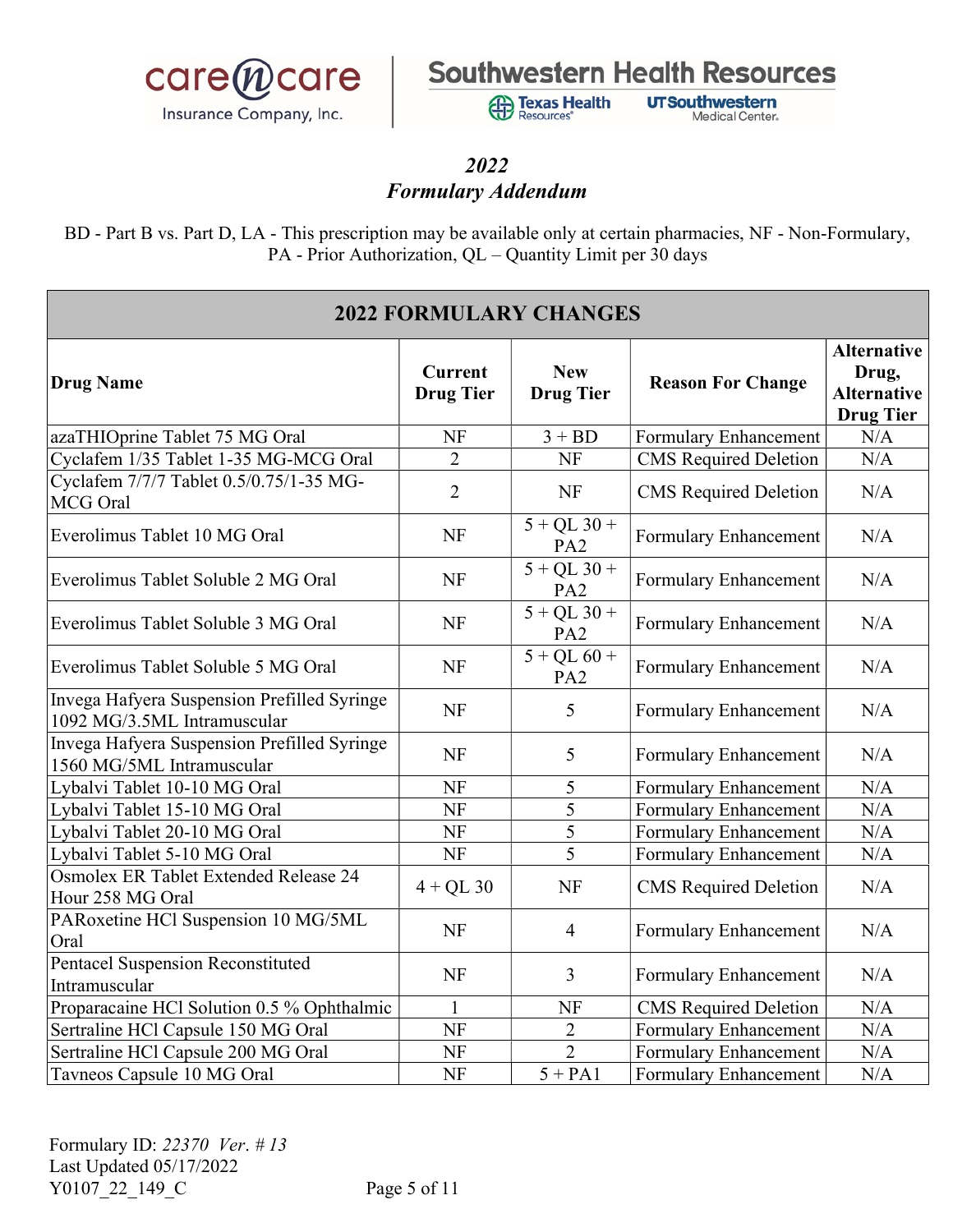

**Exas Health** Resources'

**UTSouthwestern** Medical Center.

### 2022 Formulary Addendum

| <b>2022 FORMULARY CHANGES</b>                                     |                                    |                                |                              |                                                                       |
|-------------------------------------------------------------------|------------------------------------|--------------------------------|------------------------------|-----------------------------------------------------------------------|
| Drug Name                                                         | <b>Current</b><br><b>Drug Tier</b> | <b>New</b><br><b>Drug Tier</b> | <b>Reason For Change</b>     | <b>Alternative</b><br>Drug,<br><b>Alternative</b><br><b>Drug Tier</b> |
| Xpovio (100 MG Once Weekly) Tablet<br>Therapy Pack 20 MG Oral     | $5 + PA2$                          | <b>NF</b>                      | <b>CMS</b> Required Deletion | N/A                                                                   |
| Xpovio (40 MG Once Weekly) Tablet<br>Therapy Pack 20 MG Oral      | $5 + PA2$                          | <b>NF</b>                      | <b>CMS</b> Required Deletion | N/A                                                                   |
| Xpovio (40 MG Twice Weekly) Tablet<br>Therapy Pack 20 MG Oral     | $5 + PA2$                          | <b>NF</b>                      | <b>CMS</b> Required Deletion | N/A                                                                   |
| Xpovio (60 MG Once Weekly) Tablet<br>Therapy Pack 20 MG Oral      | $5 + PA2$                          | NF                             | <b>CMS</b> Required Deletion | N/A                                                                   |
| Xpovio (80 MG Once Weekly) Tablet<br>Therapy Pack 20 MG Oral      | $5 + PA2$                          | <b>NF</b>                      | <b>CMS</b> Required Deletion | N/A                                                                   |
| <b>EFFECTIVE 03/01/2022</b>                                       |                                    |                                |                              |                                                                       |
| Besremi Solution Prefilled Syringe 500<br>MCG/ML Subcutaneous     | <b>NF</b>                          | $5 + PA2$                      | Formulary Enhancement        | N/A                                                                   |
| Dupixent Solution Prefilled Syringe 100<br>MG/0.67ML Subcutaneous | <b>NF</b>                          | $5 + PA1$                      | Formulary Enhancement        | N/A                                                                   |
| Eprontia Solution 25 MG/ML Oral                                   | NF                                 | 3                              | Formulary Enhancement        | N/A                                                                   |
| Everolimus Tablet 1 MG Oral                                       | NF                                 | $5 + BD$                       | Formulary Enhancement        | N/A                                                                   |
| Exkivity Capsule 40 MG Oral                                       | NF                                 | $5 + PA2$                      | Formulary Enhancement        | N/A                                                                   |
| Ezetimibe-Rosuvastatin Tablet 10-10 MG<br>Oral                    | <b>NF</b>                          | $\overline{3}$                 | Formulary Enhancement        | N/A                                                                   |
| Ezetimibe-Rosuvastatin Tablet 10-20 MG<br>Oral                    | NF                                 | $\overline{3}$                 | Formulary Enhancement        | N/A                                                                   |
| Ezetimibe-Rosuvastatin Tablet 10-40 MG<br>Oral                    | <b>NF</b>                          | $\overline{3}$                 | Formulary Enhancement        | N/A                                                                   |
| Ezetimibe-Rosuvastatin Tablet 10-5 MG Oral                        | <b>NF</b>                          | 3                              | Formulary Enhancement        | N/A                                                                   |
| Hydroxychloroquine Sulfate Tablet 100 MG<br>Oral                  | <b>NF</b>                          | $\overline{2}$                 | Formulary Enhancement        | N/A                                                                   |
| Hydroxychloroquine Sulfate Tablet 300 MG<br>Oral                  | <b>NF</b>                          | $\overline{2}$                 | Formulary Enhancement        | N/A                                                                   |
| Hydroxychloroquine Sulfate Tablet 400 MG<br>Oral                  | <b>NF</b>                          | $\overline{2}$                 | Formulary Enhancement        | N/A                                                                   |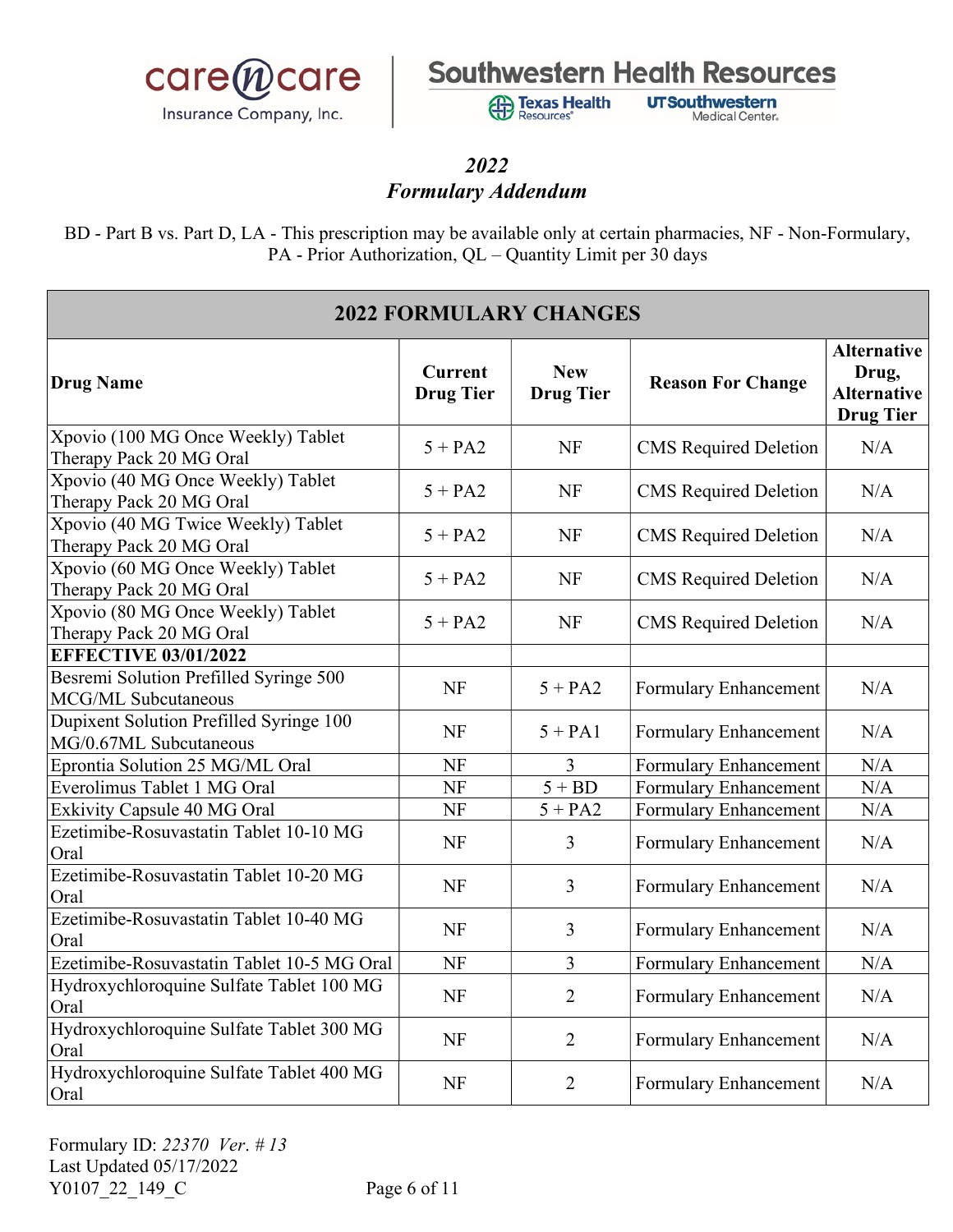

**Exas Health** Resources'

**UTSouthwestern** Medical Center.

#### 2022 Formulary Addendum

| <b>2022 FORMULARY CHANGES</b>                                       |                                    |                                   |                              |                                                                       |
|---------------------------------------------------------------------|------------------------------------|-----------------------------------|------------------------------|-----------------------------------------------------------------------|
| <b>Drug Name</b>                                                    | <b>Current</b><br><b>Drug Tier</b> | <b>New</b><br><b>Drug Tier</b>    | <b>Reason For Change</b>     | <b>Alternative</b><br>Drug,<br><b>Alternative</b><br><b>Drug Tier</b> |
| Ivermectin TABLET 3 MG ORAL                                         | 2                                  | $2 + PA2$                         | Formulary Update             | N/A                                                                   |
| Ketoprofen Capsule 50 MG Oral                                       | $\overline{2}$                     | <b>NF</b>                         | <b>CMS</b> Required Deletion | N/A                                                                   |
| Livmarli Solution 9.5 MG/ML Oral                                    | NF                                 | $5 + PA1$                         | Formulary Enhancement        | N/A                                                                   |
| Livtencity Tablet 200 MG Oral                                       | <b>NF</b>                          | $5 + PA1$                         | <b>Formulary Enhancement</b> | N/A                                                                   |
| Morphine Sulfate ER Capsule Extended<br>Release 24 Hour 40 MG Oral  | $4 + QL 60$                        | <b>NF</b>                         | <b>CMS</b> Required Deletion | N/A                                                                   |
| Naloxone HCl Liquid 4 MG/0.1ML Nasal                                | NF                                 | $\overline{3}$                    | Formulary Enhancement        | N/A                                                                   |
| Nylia 1/35 Tablet 1-35 MG-MCG Oral                                  | NF                                 | $\overline{2}$                    | Formulary Enhancement        | N/A                                                                   |
| Picato Gel 0.015 % External                                         | $\overline{4}$                     | <b>NF</b>                         | <b>CMS</b> Required Deletion | N/A                                                                   |
| Picato Gel 0.05 % External                                          | $\overline{4}$                     | <b>NF</b>                         | <b>CMS</b> Required Deletion | N/A                                                                   |
| Scemblix Tablet 20 MG Oral                                          | <b>NF</b>                          | $5 + QL 60 +$<br>PA <sub>2</sub>  | Formulary Enhancement        | N/A                                                                   |
| Scemblix Tablet 40 MG Oral                                          | <b>NF</b>                          | $5 + QL$ 300 +<br>PA <sub>2</sub> | Formulary Enhancement        | N/A                                                                   |
| Ticovac Suspension Prefilled Syringe 2.4<br>MCG/0.5ML Intramuscular | NF                                 | $\overline{3}$                    | Formulary Enhancement        | N/A                                                                   |
| Vancomycin HCl Solution Reconstituted 250<br><b>MG</b> Intravenous  | $\overline{4}$                     | <b>NF</b>                         | <b>CMS</b> Required Deletion | N/A                                                                   |
| Zarah Tablet 3-0.03 MG Oral                                         | $\overline{2}$                     | <b>NF</b>                         | <b>CMS</b> Required Deletion | N/A                                                                   |
| <b>EFFECTIVE 04/01/2022</b>                                         |                                    |                                   |                              |                                                                       |
| Accutane Capsule 10 MG Oral                                         | <b>NF</b>                          | $\overline{4}$                    | Formulary Enhancement        | N/A                                                                   |
| Biktarvy Tablet 30-120-15 MG Oral                                   | <b>NF</b>                          | $5 + QL$ 30                       | Formulary Enhancement        | N/A                                                                   |
| Brimonidine Tartrate-Timolol Solution 0.2-<br>0.5 % Ophthalmic      | <b>NF</b>                          | $\overline{3}$                    | Formulary Enhancement        | N/A                                                                   |
| Bylvay (Pellets) Capsule Sprinkle 200 MCG<br>Oral                   | <b>NF</b>                          | $5 + PA1$                         | Formulary Enhancement        | N/A                                                                   |
| Bylvay Capsule 1200 MCG Oral                                        | <b>NF</b>                          | $5 + PA1$                         | Formulary Enhancement        | N/A                                                                   |
| Bylvay Capsule 400 MCG Oral                                         | <b>NF</b>                          | $5 + PA1$                         | Formulary Enhancement        | N/A                                                                   |
| Desogestrel-Ethinyl Estradiol Tablet 0.15-30<br>MG-MCG Oral         | <b>NF</b>                          | $\overline{2}$                    | Formulary Enhancement        | N/A                                                                   |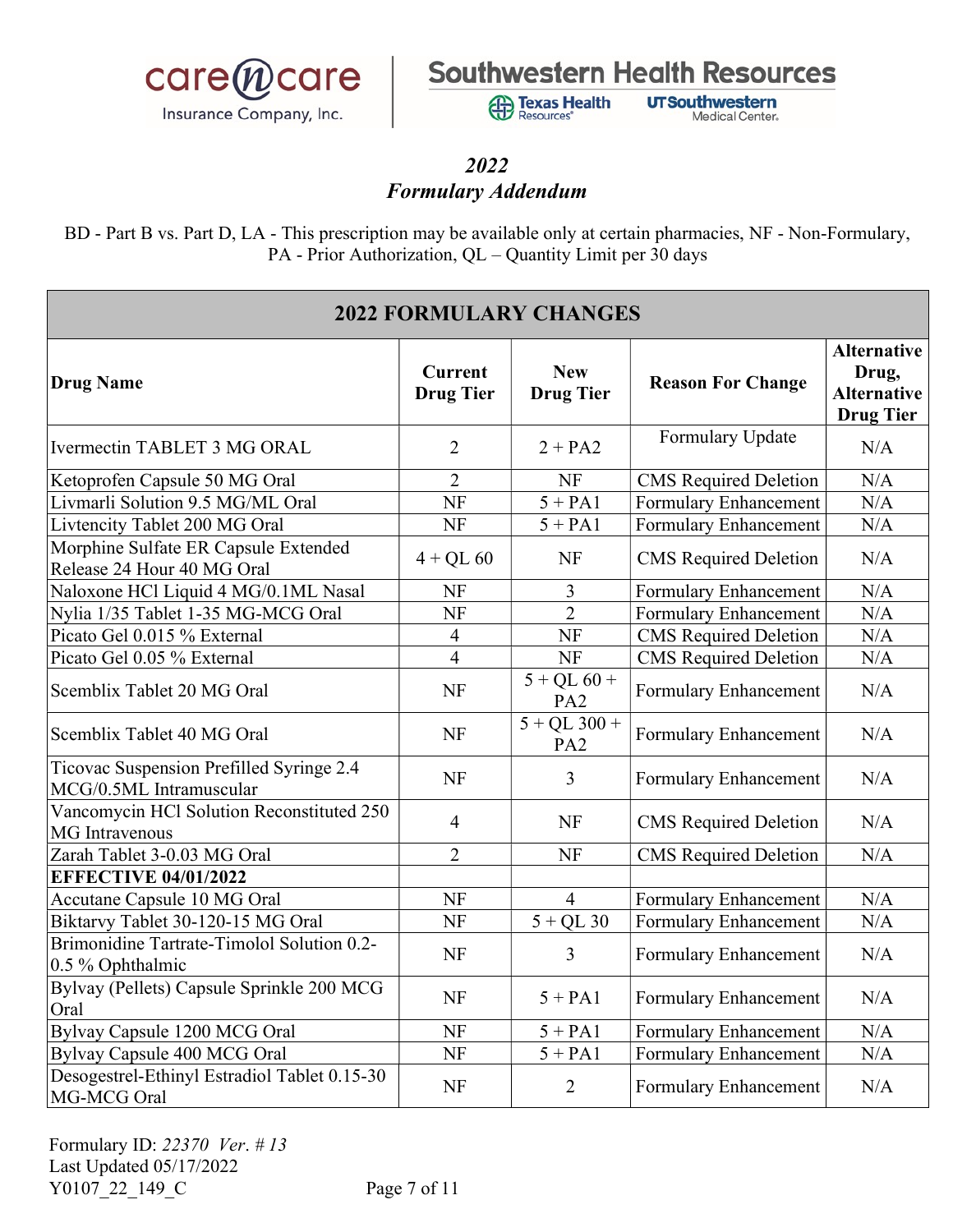

**Exas Health** Resources'

**UTSouthwestern** Medical Center.

#### 2022 Formulary Addendum

| <b>2022 FORMULARY CHANGES</b>                                |                                    |                                |                              |                                                                       |
|--------------------------------------------------------------|------------------------------------|--------------------------------|------------------------------|-----------------------------------------------------------------------|
| <b>Drug Name</b>                                             | <b>Current</b><br><b>Drug Tier</b> | <b>New</b><br><b>Drug Tier</b> | <b>Reason For Change</b>     | <b>Alternative</b><br>Drug,<br><b>Alternative</b><br><b>Drug Tier</b> |
| Hepatamine Solution 8 % Intravenous                          | $4 + BD$                           | <b>NF</b>                      | <b>CMS</b> Required Deletion | N/A                                                                   |
| Intron A Solution 10000000 UNIT/ML<br>Injection              | $5 + BD$                           | <b>NF</b>                      | <b>CMS</b> Required Deletion | N/A                                                                   |
| Intron A Solution 6000000 UNIT/ML<br>Injection               | $5 + BD$                           | <b>NF</b>                      | <b>CMS</b> Required Deletion | N/A                                                                   |
| Ketoprofen Capsule 75 MG Oral                                | $\overline{c}$                     | NF                             | <b>CMS</b> Required Deletion | N/A                                                                   |
| Oravig Tablet 50 MG Buccal                                   | $\overline{3}$                     | <b>NF</b>                      | <b>CMS</b> Required Deletion | N/A                                                                   |
| Tri-Previfem Tablet 0.18/0.215/0.25 MG-35<br>MCG Oral        | $\overline{2}$                     | <b>NF</b>                      | <b>CMS</b> Required Deletion | N/A                                                                   |
| VariZIG Solution 125 UNIT/1.2ML<br>Intramuscular             | $\overline{4}$                     | <b>NF</b>                      | <b>CMS</b> Required Deletion | N/A                                                                   |
| <b>EFFECTIVE 05/01/2022</b>                                  |                                    |                                |                              |                                                                       |
| Adapalene Gel 0.1 % External                                 | $\overline{4}$                     | NF                             | <b>CMS</b> Required Deletion | N/A                                                                   |
| Aminosyn-PF Solution 7 % Intravenous                         | $\overline{4 + BD}$                | <b>NF</b>                      | <b>CMS</b> Required Deletion | N/A                                                                   |
| amLODIPine-Valsartan-HCTZ Tablet 10-<br>160-12.5 MG Oral     | $\mathbf{1}$                       | <b>NF</b>                      | <b>CMS</b> Required Deletion | N/A                                                                   |
| amLODIPine-Valsartan-HCTZ Tablet 10-<br>160-25 MG Oral       | 1                                  | NF                             | <b>CMS</b> Required Deletion | N/A                                                                   |
| amLODIPine-Valsartan-HCTZ Tablet 10-<br>320-25 MG Oral       | $\mathbf{1}$                       | <b>NF</b>                      | <b>CMS</b> Required Deletion | N/A                                                                   |
| amLODIPine-Valsartan-HCTZ Tablet 5-160-<br>12.5 MG Oral      | $\mathbf{1}$                       | <b>NF</b>                      | <b>CMS</b> Required Deletion | N/A                                                                   |
| amLODIPine-Valsartan-HCTZ Tablet 5-160-<br>25 MG Oral        | $\mathbf{1}$                       | <b>NF</b>                      | <b>CMS</b> Required Deletion | N/A                                                                   |
| Blephamide Suspension 10-0.2 %<br>Ophthalmic                 | 3                                  | <b>NF</b>                      | <b>CMS</b> Required Deletion | N/A                                                                   |
| Carglumic Acid Tablet 200 MG Oral                            | NF                                 | 5                              | Formulary Enhancement        | N/A                                                                   |
| Cefuroxime Sodium Solution Reconstituted<br>7.5 GM Injection | $\overline{4}$                     | <b>NF</b>                      | <b>CMS</b> Required Deletion | N/A                                                                   |
| Citalopram Hydrobromide Capsule 30 MG<br>Oral                | <b>NF</b>                          | $\overline{2}$                 | Formulary Enhancement        | N/A                                                                   |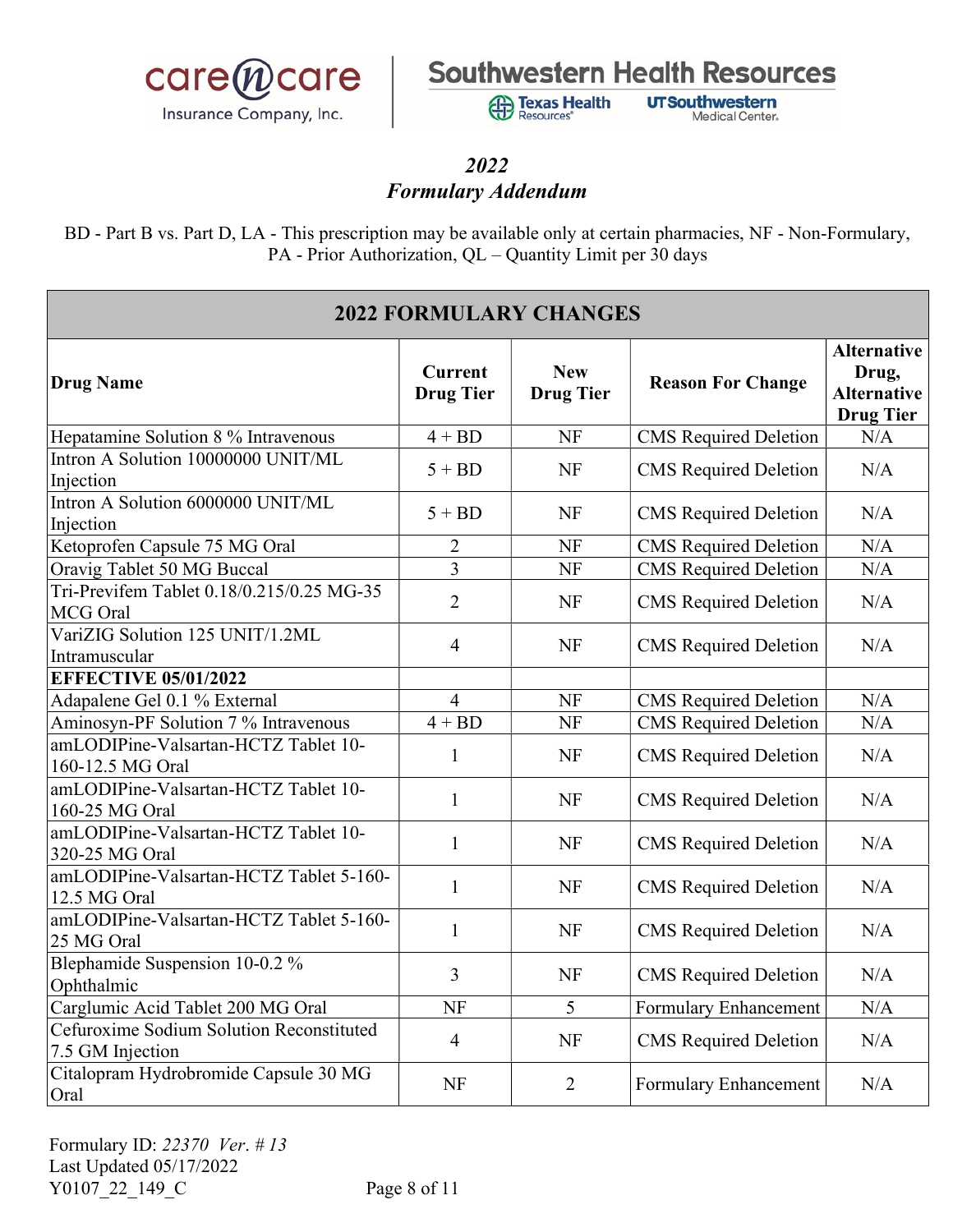

**Exas Health** Resources'

**UTSouthwestern** Medical Center.

#### 2022 Formulary Addendum

| <b>2022 FORMULARY CHANGES</b>                                     |                                    |                                  |                              |                                                                       |
|-------------------------------------------------------------------|------------------------------------|----------------------------------|------------------------------|-----------------------------------------------------------------------|
| <b>Drug Name</b>                                                  | <b>Current</b><br><b>Drug Tier</b> | <b>New</b><br><b>Drug Tier</b>   | <b>Reason For Change</b>     | <b>Alternative</b><br>Drug,<br><b>Alternative</b><br><b>Drug Tier</b> |
| Maraviroc Tablet 150 MG Oral                                      | NF                                 | $3 + QL$ 240                     | Formulary Enhancement        | N/A                                                                   |
| Maraviroc Tablet 300 MG Oral                                      | NF                                 | $3 + QL$ 120                     | Formulary Enhancement        | N/A                                                                   |
| Mavyret Packet 50-20 MG Oral                                      | NF                                 | $5 + PA1$                        | Formulary Enhancement        | N/A                                                                   |
| Moxeza Solution 0.5 % Ophthalmic                                  | 3                                  | <b>NF</b>                        | <b>CMS</b> Required Deletion | N/A                                                                   |
| OxyCODONE HCl ER Tablet ER 12 Hour<br>Abuse-Deterrent 15 MG Oral  | $4 + QL 60$                        | <b>NF</b>                        | <b>CMS</b> Required Deletion | N/A                                                                   |
| OxyCODONE HCl ER Tablet ER 12 Hour<br>Abuse-Deterrent 30 MG Oral  | $4 + QL 60$                        | <b>NF</b>                        | <b>CMS</b> Required Deletion | N/A                                                                   |
| OxyCODONE HCl ER Tablet ER 12 Hour<br>Abuse-Deterrent 60 MG Oral  | $4 + QL 60$                        | <b>NF</b>                        | <b>CMS</b> Required Deletion | N/A                                                                   |
| Rinvoq Tablet Extended Release 24 Hour 30<br>MG Oral              | NF                                 | $5 + PA1$                        | Formulary Enhancement        | N/A                                                                   |
| Talzenna Capsule 0.5 MG Oral                                      | <b>NF</b>                          | $5 + QL$ 30 +<br>PA <sub>2</sub> | Formulary Enhancement        | N/A                                                                   |
| Talzenna Capsule 0.75 MG Oral                                     | <b>NF</b>                          | $5 + QL$ 30 +<br>PA <sub>2</sub> | Formulary Enhancement        | N/A                                                                   |
| Xarelto Suspension Reconstituted 1 MG/ML<br>Oral                  | <b>NF</b>                          | $\overline{3}$                   | Formulary Enhancement        | N/A                                                                   |
| <b>EFFECTIVE 06/01/2022</b>                                       |                                    |                                  |                              |                                                                       |
| <b>Aztreonam Solution Reconstituted 2 GM</b><br>Injection         | <b>NF</b>                          | $\overline{4}$                   | Formulary Enhancement        | N/A                                                                   |
| <b>Betaine Powder Oral</b>                                        | <b>NF</b>                          | 5                                | Formulary Enhancement        | N/A                                                                   |
| Farydak Capsule 10 MG Oral                                        | $5 + PA2$                          | <b>NF</b>                        | <b>CMS</b> Required Deletion | N/A                                                                   |
| Farydak Capsule 15 MG Oral                                        | $5 + PA2$                          | <b>NF</b>                        | <b>CMS</b> Required Deletion | N/A                                                                   |
| Farydak Capsule 20 MG Oral                                        | $5 + PA2$                          | <b>NF</b>                        | <b>CMS</b> Required Deletion | N/A                                                                   |
| Fluoroplex Cream 1 % External                                     | $\overline{\mathbf{4}}$            | <b>NF</b>                        | CMS Required Deletion        | N/A                                                                   |
| GaviLyte-N with Flavor Pack SOLUTION<br>RECONSTITUTED 420 GM ORAL | $\mathbf{1}$                       | <b>NF</b>                        | <b>CMS</b> Required Deletion | N/A                                                                   |
| Invirase Tablet 500 MG Oral                                       | $5 + QL$ 120                       | <b>NF</b>                        | <b>CMS</b> Required Deletion | N/A                                                                   |
| Kinrix Suspension Intramuscular                                   | 3                                  | NF                               | <b>CMS</b> Required Deletion | N/A                                                                   |
| Lacosamide Tablet 100 MG Oral                                     | <b>NF</b>                          | $\overline{4}$                   | Formulary Enhancement        | N/A                                                                   |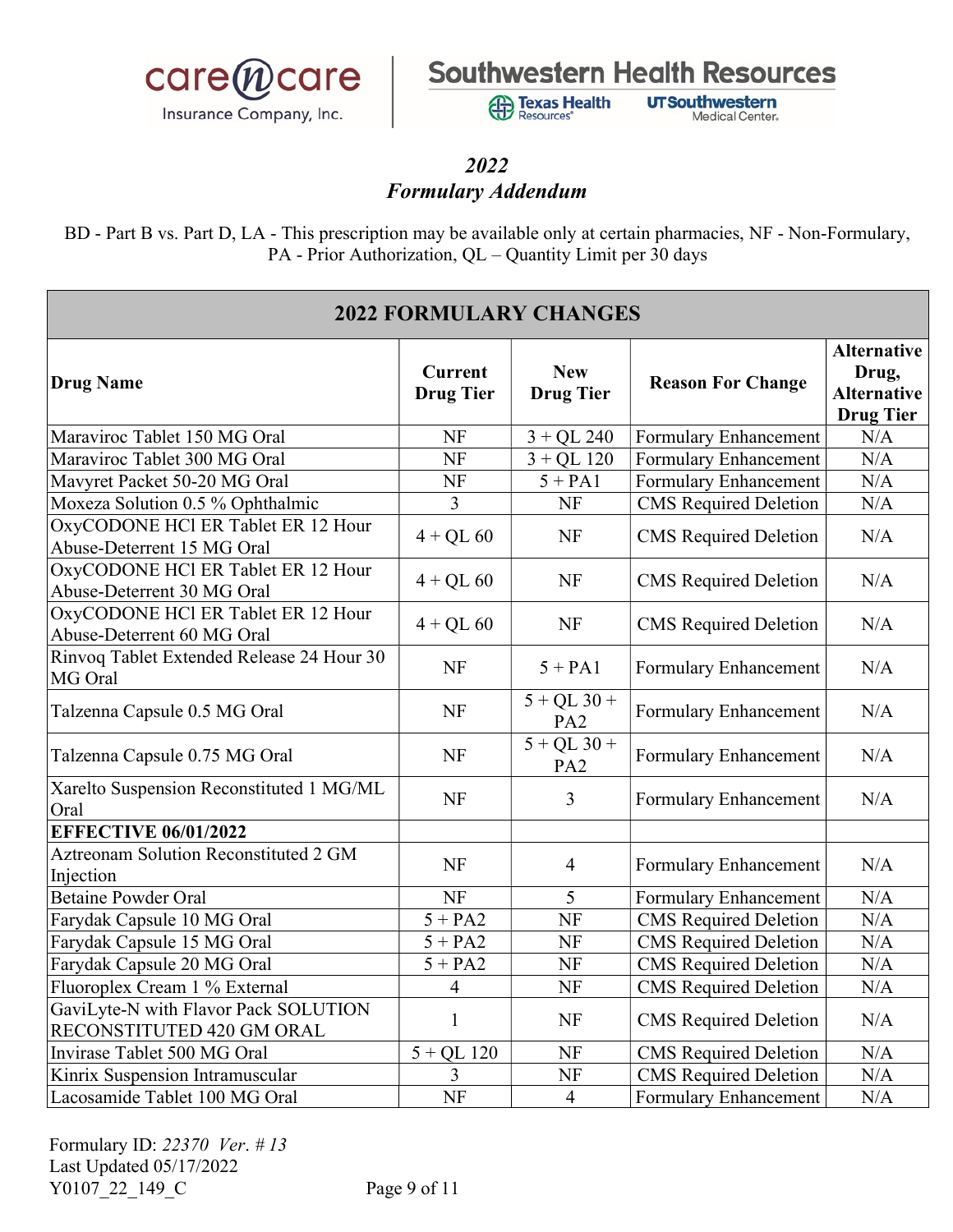

**Texas Health Resources** 

**UTSouthwestern Medical Center** 

### 2022 Formulary Addendum

BD - Part B vs. Part D, LA - This prescription may be available only at certain pharmacies, NF - Non-Formulary, PA - Prior Authorization, QL – Quantity Limit per 30 days

| <b>2022 FORMULARY CHANGES</b>                                         |                                    |                                |                              |                                                                       |
|-----------------------------------------------------------------------|------------------------------------|--------------------------------|------------------------------|-----------------------------------------------------------------------|
| <b>Drug Name</b>                                                      | <b>Current</b><br><b>Drug Tier</b> | <b>New</b><br><b>Drug Tier</b> | <b>Reason For Change</b>     | <b>Alternative</b><br>Drug,<br><b>Alternative</b><br><b>Drug Tier</b> |
| Lacosamide Tablet 150 MG Oral                                         | NF                                 | $\overline{4}$                 | <b>Formulary Enhancement</b> | N/A                                                                   |
| Lacosamide Tablet 200 MG Oral                                         | NF                                 | $\overline{4}$                 | <b>Formulary Enhancement</b> | N/A                                                                   |
| Lacosamide Tablet 50 MG Oral                                          | <b>NF</b>                          | $\overline{4}$                 | Formulary Enhancement        | N/A                                                                   |
| Lenalidomide Capsule 10 MG Oral                                       | NF                                 | $5 + PA2$                      | Formulary Enhancement        | N/A                                                                   |
| Lenalidomide Capsule 15 MG Oral                                       | <b>NF</b>                          | $5 + PA2$                      | <b>Formulary Enhancement</b> | N/A                                                                   |
| Lenalidomide Capsule 25 MG Oral                                       | <b>NF</b>                          | $5 + PA2$                      | Formulary Enhancement        | N/A                                                                   |
| Lenalidomide Capsule 5 MG Oral                                        | NF                                 | $5 + PA2$                      | Formulary Enhancement        | N/A                                                                   |
| Phexxi Gel 1.8-1-0.4 % Vaginal                                        | <b>NF</b>                          | $\overline{\mathcal{A}}$       | Formulary Enhancement        | N/A                                                                   |
| Pyrukynd Tablet 20 MG Oral                                            | NF                                 | $5 + QL$ 56/28<br>$+ PA1$      | Formulary Enhancement        | N/A                                                                   |
| Pyrukynd Tablet 5 MG Oral                                             | NF                                 | $5 + QL$ $56/28$<br>$+ PA1$    | Formulary Enhancement        | N/A                                                                   |
| Pyrukynd Tablet 50 MG Oral                                            | NF                                 | $5 + QL$ 56/28<br>$+ PA1$      | Formulary Enhancement        | N/A                                                                   |
| Pyrukynd Taper Pack Tablet Therapy Pack 5<br>MG Oral                  | NF                                 | $5 + QL$ 7/7 +<br>PA1          | Formulary Enhancement        | N/A                                                                   |
| Pyrukynd Taper Pack Tablet Therapy Pack 7<br>x 20 MG & 7 x 5 MG Oral  | <b>NF</b>                          | $5 + QL$ 14/14<br>$+ PA1$      | Formulary Enhancement        | N/A                                                                   |
| Pyrukynd Taper Pack Tablet Therapy Pack 7<br>x 50 MG & 7 x 20 MG Oral | <b>NF</b>                          | $5 + QL$ 14/14<br>$+ PA1$      | Formulary Enhancement        | N/A                                                                   |
| Quadracel Suspension Intramuscular (58<br>UNT/ML)                     | NF                                 | 3                              | Formulary Enhancement        | N/A                                                                   |
| Tekturna HCT Tablet 150-12.5 MG Oral                                  | 3                                  | <b>NF</b>                      | <b>CMS</b> Required Deletion | N/A                                                                   |
| Tekturna HCT Tablet 150-25 MG Oral                                    | $\overline{3}$                     | <b>NF</b>                      | <b>CMS</b> Required Deletion | N/A                                                                   |
| Temixys Tablet 300-300 MG Oral                                        | $5 + QL$ 30                        | <b>NF</b>                      | <b>CMS</b> Required Deletion | N/A                                                                   |

Care N' Care (HMO/PPO) will continue to cover the drugs in question for enrollees taking the drug at the time of change for the remainder of the plan year as long as the drug continues to be medically necessary and prescribed by the member's physician and was not removed for safety reasons.